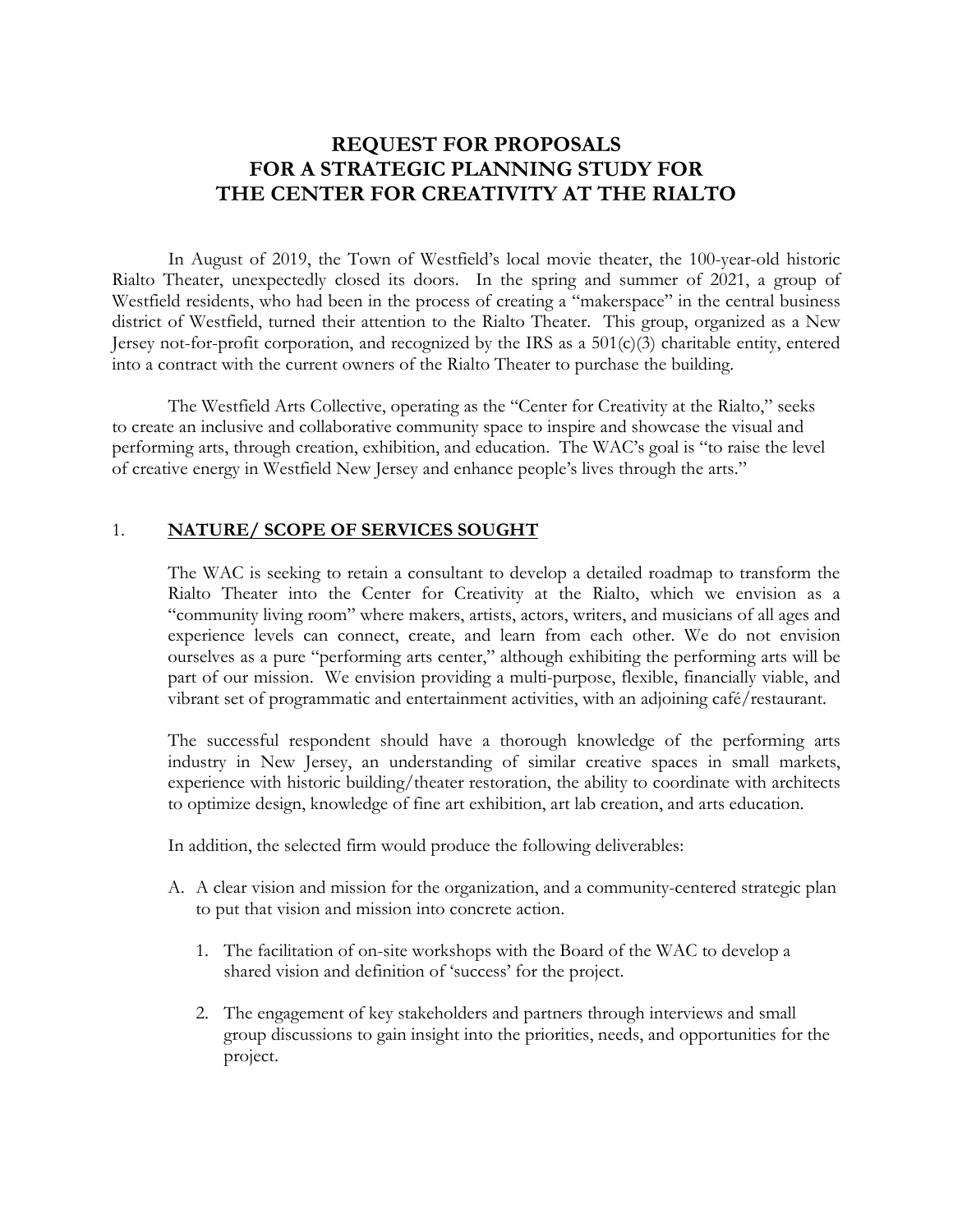- 3. A market analysis that confirms the demand and audiences for the new center, answering the question, "Why would this be a good project for the community?" This analysis will include a benchmarking of different local, regional, and possibly national similar centers as evidence of what is working best to attract people and produce sustainable revenue.
- B. The development of operating policies and procedures to drive the organization's programs, internal communications, and external relationships.
- C. A concrete business plan created once the specific model is selected, providing details on programming, operations, and a sustainable revenue model, with the preparation of a pro forma operating forecast for a normalized year of operations, outlining projected income from operations, including program fees, rentals, leases, concessions, and potential contributed revenue and endowment or public sector support; and forecasted operating expenses, including staffing level with associated salaries and wages, payroll costs, advertising, administration, maintenance and repairs, utilities, presentation costs, equipment leases/rentals, insurance, overhead and capital reserves and an analysis of net gain/loss.

## 2. **SUBMISSION REQUIREMENTS**

- A. There are no required elements of a responsive submission. However, the WAC would want any submission to at least include the following:
	- 1. The name of the respondent, the principal place of business and, if different, the place from which the services will be provided.
	- 2. A description of the respondent's overall experience in providing the type of services sought. At a minimum, the following information/experience should be included as appropriate: (i) description and scope of work by Respondent; (ii) explanation of perceived relevance of the experience to this project; and (iii) the education, qualifications, experience, and training of all persons who would be assigned to provide services along with their names and titles.
	- 3. A narrative statement of the respondent's understanding of the WAC's needs and goals.
	- 4. A listing of all other engagements where services of the types being proposed were provided in the past. Reference and contact information is recommended.
	- 5. A cost proposal.

### **3. PROPOSAL EVALUATION**

Responsive submissions will be reviewed to determine if each respondent has met the minimum professional, administrative, and financial requirements described above. The successful respondent shall be determined by an evaluation of the total content of the